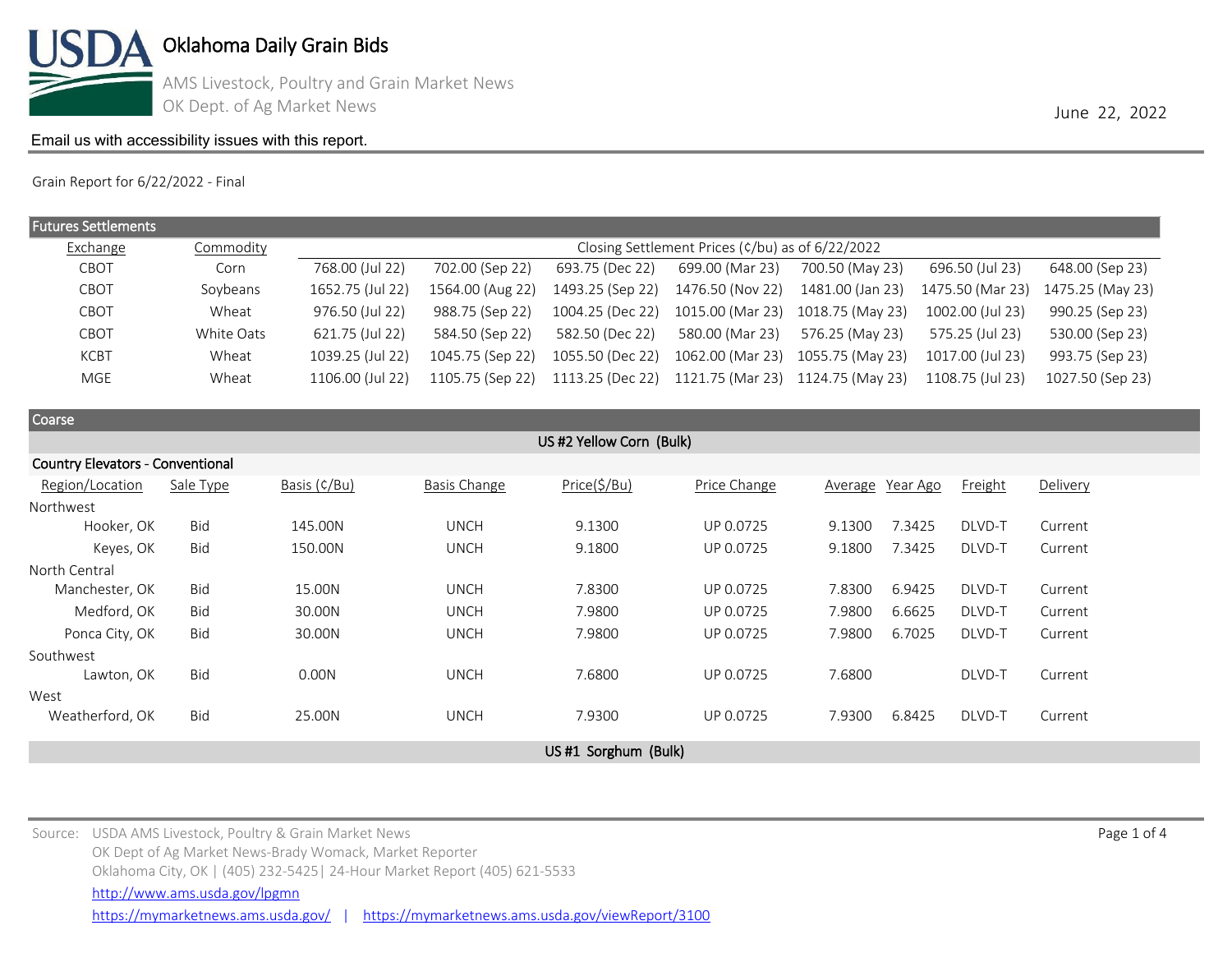

AMS Livestock, Poultry and Grain Market News OK Dept. of Ag Market News **June 22, 2022** 

# [Email us with accessibility issues with this report.](mailto:mars@ams.usda.gov?subjectNot%20able%20to%20access%20video%20auction%20report)

| <b>Country Elevators - Conventional</b> |            |              |                     |                       |              |                     |                |          |  |  |  |
|-----------------------------------------|------------|--------------|---------------------|-----------------------|--------------|---------------------|----------------|----------|--|--|--|
| Region/Location                         | Sale Type  | Basis (¢/Bu) | <b>Basis Change</b> | Price(\$/Bu)          | Price Change | Average Year Ago    | <b>Freight</b> | Delivery |  |  |  |
| Northwest                               |            |              |                     |                       |              |                     |                |          |  |  |  |
| Buffalo, OK                             | Bid        | $-40.00N$    | <b>UNCH</b>         | 7.2800                | UP 0.0725    | 7.2800<br>6.8925    | DLVD-T         | Current  |  |  |  |
| Hooker, OK                              | <b>Bid</b> | $-3.00N$     | <b>UNCH</b>         | 7.6500                | UP 0.0725    | 7.6500<br>7.1425    | DLVD-T         | Current  |  |  |  |
| Keyes, OK                               | <b>Bid</b> | 0.00N        | <b>UNCH</b>         | 7.6800                | UP 0.0725    | 7.6800<br>7.1425    | DLVD-T         | Current  |  |  |  |
| North Central                           |            |              |                     |                       |              |                     |                |          |  |  |  |
| Alva, OK                                | <b>Bid</b> | $-35.00N$    | <b>UNCH</b>         | 7.3300                | UP 0.0725    | 7.3300<br>6.9925    | DLVD-T         | Current  |  |  |  |
| Manchester, OK                          | Bid        | $-15.00N$    | <b>UNCH</b>         | 7.5300                | UP 0.0725    | 7.5300<br>6.9925    | DLVD-T         | Current  |  |  |  |
| Medford, OK                             | <b>Bid</b> | $-20.00N$    | <b>UNCH</b>         | 7.4800                | UP 0.0725    | 7.4800<br>7.0925    | DLVD-T         | Current  |  |  |  |
| Ponca City, OK                          | Bid        | $-25.00N$    | <b>UNCH</b>         | 7.4300                | UP 0.0725    | 7.4300<br>6.9925    | DLVD-T         | Current  |  |  |  |
| Southwest                               |            |              |                     |                       |              |                     |                |          |  |  |  |
| Hobart, OK                              | Bid        | $-40.00N$    | <b>UNCH</b>         | 7.2800                | UP 0.0725    | 7.2800<br>7.1425    | DLVD-T         | Current  |  |  |  |
| Lawton, OK                              | Bid        | $-1.00N$     | <b>UNCH</b>         | 7.6700                | UP 0.0725    | 7.6700              | DLVD-T         | Current  |  |  |  |
| West                                    |            |              |                     |                       |              |                     |                |          |  |  |  |
| Weatherford, OK                         | Bid        | $-40.00N$    | <b>UNCH</b>         | 7.2800                | UP 0.0725    | 7.1425<br>7.2800    | DLVD-T         | Current  |  |  |  |
|                                         |            |              |                     | US #1 Soybeans (Bulk) |              |                     |                |          |  |  |  |
| <b>Country Elevators - Conventional</b> |            |              |                     |                       |              |                     |                |          |  |  |  |
| Region/Location                         | Sale Type  | Basis (¢/Bu) | <b>Basis Change</b> | Price(\$/Bu)          | Price Change | Average<br>Year Ago | <b>Freight</b> | Delivery |  |  |  |
| Northwest                               |            |              |                     |                       |              |                     |                |          |  |  |  |
| Buffalo, OK                             | Bid        | $-35.00Q$    | <b>UNCH</b>         | 15.2900               | DN 0.3450    | 15.2900 13.1700     | DLVD-T         | Current  |  |  |  |
| Hooker, OK                              | Bid        | $-48.00Q$    | <b>UP 7.00</b>      | 15.1600               | DN 0.2750    | 15.1600 13.4400     | DLVD-T         | Current  |  |  |  |
| North Central                           |            |              |                     |                       |              |                     |                |          |  |  |  |
| Alva, OK                                | Bid        | $-15.00Q$    | <b>UNCH</b>         | 15.4900               | DN 0.3450    | 15.4900 13.4100     | DLVD-T         | Current  |  |  |  |
| Manchester, OK                          | <b>Bid</b> | $-65.00N$    | <b>UNCH</b>         | 15.8775               | DN 0.2825    | 15.8775 13.6500     | DLVD-T         | Current  |  |  |  |
| Ponca City, OK                          | Bid        | $-5.00Q$     | <b>UNCH</b>         | 15.5900               | DN 0.3450    | 15.5900 13.5000     | DLVD-T         | Current  |  |  |  |
| West                                    |            |              |                     |                       |              |                     |                |          |  |  |  |
| Weatherford, OK                         | <b>Bid</b> | $-30.00Q$    | <b>UNCH</b>         | 15.3400               | DN 0.3450    | 15.3400 13.3500     | DLVD-T         | Current  |  |  |  |
| Central                                 |            |              |                     |                       |              |                     |                |          |  |  |  |
| Stillwater, OK                          | <b>Bid</b> | $-64.00N$    | <b>UNCH</b>         | 15.8875               | DN 0.2825    | 15.8875 13.5700     | DLVD-T         | Current  |  |  |  |

Source: USDA AMS Livestock, Poultry & Grain Market News Page 2 of 4 and the state of the state of the state of the state of the state of the state of the state of the state of the state of the state of the state of the sta OK Dept of Ag Market News-Brady Womack, Market Reporter Oklahoma City, OK | (405) 232-5425| 24-Hour Market Report (405) 621-5533

<http://www.ams.usda.gov/lpgmn>

<https://mymarketnews.ams.usda.gov/> | <https://mymarketnews.ams.usda.gov/viewReport/3100>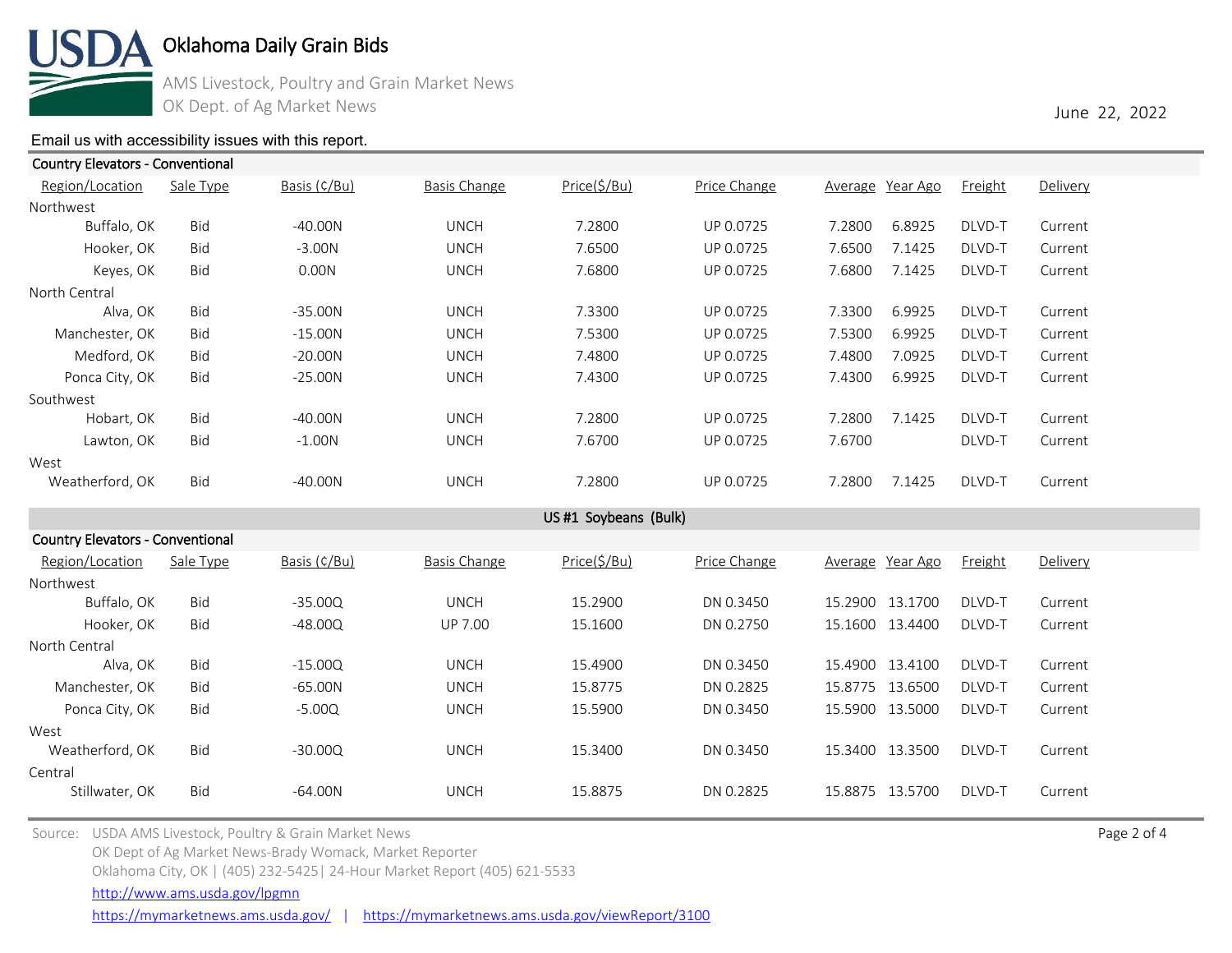

AMS Livestock, Poultry and Grain Market News OK Dept. of Ag Market News **June 22, 2022** 

### [Email us with accessibility issues with this report.](mailto:mars@ams.usda.gov?subjectNot%20able%20to%20access%20video%20auction%20report)

| <b>Country Elevators - Conventional</b> |            |          |              |                     |              |              |                  |        |         |          |
|-----------------------------------------|------------|----------|--------------|---------------------|--------------|--------------|------------------|--------|---------|----------|
| Region/Location                         | Sale Type  | Protein  | Basis (¢/Bu) | <b>Basis Change</b> | Price(\$/Bu) | Price Change | Average Year Ago |        | Freight | Delivery |
| Northwest                               |            |          |              |                     |              |              |                  |        |         |          |
| Buffalo, OK                             | Bid        | Ordinary | $-74.00N$    | <b>UNCH</b>         | 9.6525       | DN 0.0200    | 9.6525           | 5.8700 | DLVD-T  | Current  |
| Cherokee, OK                            | Bid        | Ordinary | $-64.00N$    | <b>UNCH</b>         | 9.7525       | DN 0.0200    | 9.7525           | 5.9200 | DLVD-T  | Current  |
| Hooker, OK                              | Bid        | Ordinary | $-22.00N$    | UP 3.00             | 10.1725      | UP 0.0100    | 10.1725          | 6.1700 | DLVD-T  | Current  |
| Keyes, OK                               | Bid        | Ordinary | $-30.00N$    | <b>UNCH</b>         | 10.0925      | DN 0.0200    | 10.0925          | 6.2200 | DLVD-T  | Current  |
| Shattuck, OK                            | Bid        | Ordinary | $-30.00N$    | <b>UNCH</b>         | 10.0925      | DN 0.0200    | 10.0925          | 6.0200 | DLVD-T  | Current  |
| North Central                           |            |          |              |                     |              |              |                  |        |         |          |
| Alva, OK                                | Bid        | Ordinary | $-65.00N$    | <b>UNCH</b>         | 9.7425       | DN 0.0200    | 9.7425           | 5.8700 | DLVD-T  | Current  |
| Manchester, OK                          | Bid        | Ordinary | $-60.00N$    | <b>UNCH</b>         | 9.7925       | DN 0.0200    | 9.7925           | 5.9200 | DLVD-T  | Current  |
| Medford, OK                             | Bid        | Ordinary | $-49.00N$    | <b>UNCH</b>         | 9.9025       | DN 0.0200    | 9.9025           | 5.9600 | DLVD-T  | Current  |
| Perry, OK                               | Bid        | Ordinary | $-35.00N$    | <b>UNCH</b>         | 10.0425      | DN 0.0200    | 10.0425          | 5.9300 | DLVD-T  | Current  |
| Ponca City, OK                          | Bid        | Ordinary | $-63.00N$    | <b>UNCH</b>         | 9.7625       | DN 0.0200    | 9.7625           | 5.9200 | DLVD-T  | Current  |
| Southwest                               |            |          |              |                     |              |              |                  |        |         |          |
| Eldorado, OK                            | Bid        | Ordinary | $-100.00N$   | <b>UNCH</b>         | 9.3925       | DN 0.0200    | 9.3925           | 5.9700 | DLVD-T  | Current  |
| Frederick, OK                           | Bid        | Ordinary | $-100.00N$   | <b>UNCH</b>         | 9.3925       | DN 0.0200    | 9.3925           | 5.9200 | DLVD-T  | Current  |
| Hobart, OK                              | Bid        | Ordinary | $-100.00N$   | <b>UNCH</b>         | 9.3925       | DN 0.0200    | 9.3925           | 5.8700 | DLVD-T  | Current  |
| Lawton, OK                              | Bid        | Ordinary | $-100.00N$   | <b>UNCH</b>         | 9.3925       | DN 0.0200    | 9.3925           | 5.9200 | DLVD-T  | Current  |
| Temple, OK                              | Bid        | Ordinary | $-100.00N$   | <b>UNCH</b>         | 9.3925       | DN 0.0200    | 9.3925           | 5.9200 | DLVD-T  | Current  |
| South Central                           |            |          |              |                     |              |              |                  |        |         |          |
| Davis, OK                               | Bid        | Ordinary | $-65.00N$    | <b>UNCH</b>         | 9.7425       | DN 0.0200    | 9.7425           | 5.7300 | DLVD-T  | Current  |
| West                                    |            |          |              |                     |              |              |                  |        |         |          |
| Clinton, OK                             | Bid        | Ordinary | $-65.00N$    | <b>UNCH</b>         | 9.7425       | DN 0.0200    | 9.7425           | 5.8700 | DLVD-T  | Current  |
| Geary, OK                               | Bid        | Ordinary | $-55.00N$    | <b>UNCH</b>         | 9.8425       | DN 0.0200    | 9.8425           | 5.9600 | DLVD-T  | Current  |
| Okeene, OK                              | Bid        | Ordinary | $-60.00N$    | <b>UNCH</b>         | 9.7925       | DN 0.0200    | 9.7925           | 5.9600 | DLVD-T  | Current  |
| Watonga, OK                             | <b>Bid</b> | Ordinary | $-55.00N$    | <b>UNCH</b>         | 9.8425       | DN 0.0200    | 9.8425           | 5.9600 | DLVD-T  | Current  |
| Weatherford, OK                         | <b>Bid</b> | Ordinary | $-70.00N$    | <b>UNCH</b>         | 9.6925       | DN 0.0200    | 9.6925           | 5.8700 | DLVD-T  | Current  |

US #1 Hard Red Winter Wheat (Bulk)

Source: USDA AMS Livestock, Poultry & Grain Market News Page 3 of 4 and the state of the state of the state of the state of the state of the state of the state of the state of the state of the state of the state of the sta OK Dept of Ag Market News-Brady Womack, Market Reporter Oklahoma City, OK | (405) 232-5425| 24-Hour Market Report (405) 621-5533 <https://mymarketnews.ams.usda.gov/> | <https://mymarketnews.ams.usda.gov/viewReport/3100> <http://www.ams.usda.gov/lpgmn>